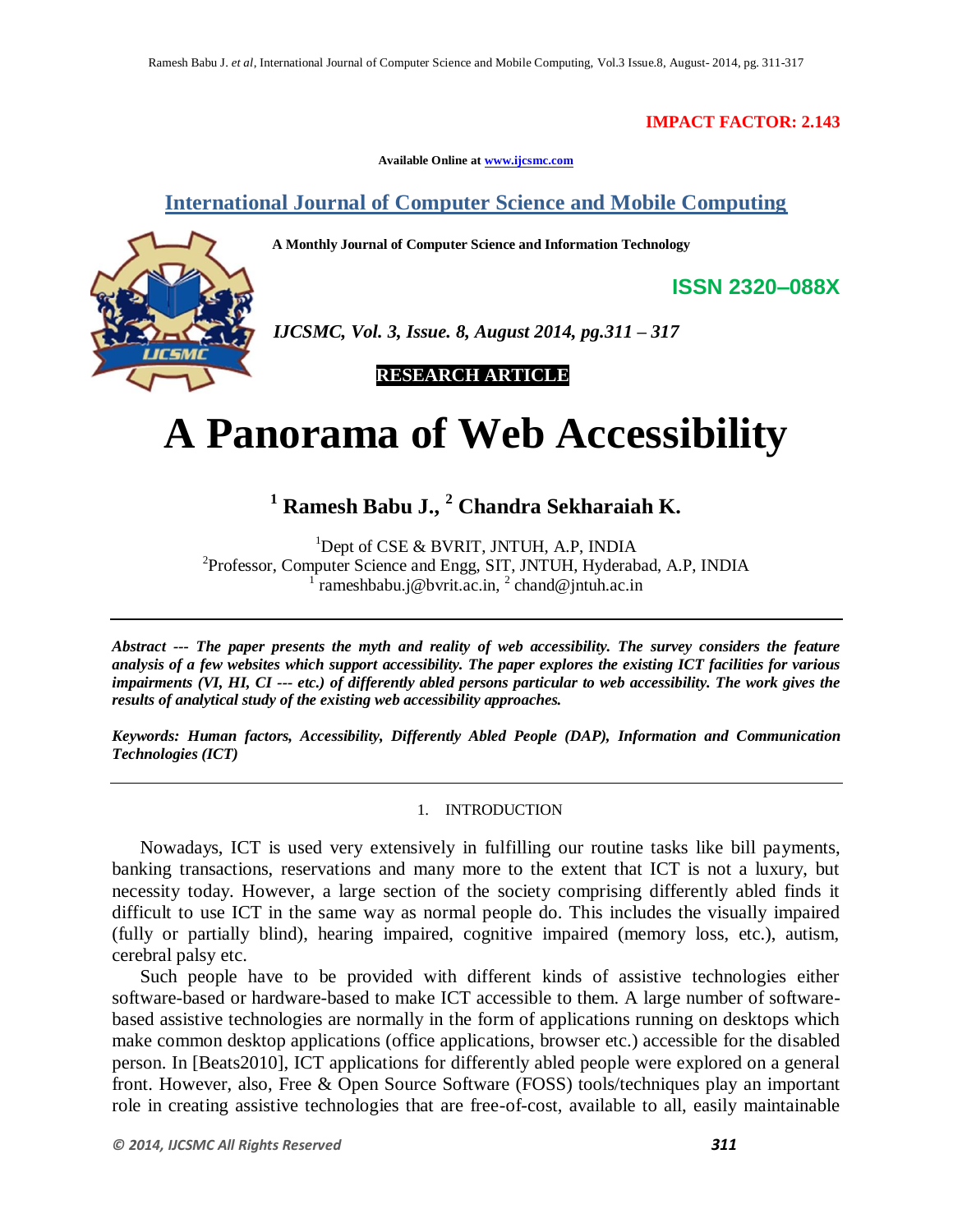etc. for a large portion of population in a country like India. Currently, efforts in this direction include, as specified in [NWmumbai11], those by C-DAC to create awareness about the role of FOSS in developing accessible solutions and demonstrate select FOSS-based assistive technologies.

A need of the time is to devise facilities to provide a platform for promotion and adoption of FOSS in the area of accessibility as well as creating opportunities for all stakeholders to discuss and identify the areas of accessibility that are still untouched.

Today, assistive technology *(also, adaptive technology)* is a well-known term among the science and technology community. In the case of HCI, the relevant subject is known as computer accessibility. It is also called as accessible computing. Further, the subfield of relevance to Internet is known as web accessibility. In this paper, we explore the web accessibility case in context. The remainder of the paper is structured as follows. Section 2 describes Web Accessibility it includes Web Browser Accessibility, A Vast Choice of Applications to Support Integration and Disabilities. In section 3 explains Website Accessibility or Accessible Website and Section 4 explores Web Accessibility Myths.

#### 2. WEB ACCESSIBILITY

# *2.1 Web Browser Accessibility*

Web pages often include images, but many web page visitors cannot see images. Some are blind and use a screen reader, which reads aloud the text on a screen. Others have turned off image downloading because they have a slow Internet connection, or they are working with a handheld device that cannot display images.

Viewing pages without images is addressed when web designers include equivalent text descriptions for images. Called 'alt text', short for alternative text, these text descriptions are:

- Displayed when the mouse pointer hovers over the image (by most visual browsers)
- Displayed when images are not downloaded (by most visual browsers)
- Read by screen readers and voice browsers

The figures below are examples of how alt text is rendered by three different browser configurations. The first is Internet Explorer with images loaded and the mouse hovering over an image, which displays the alt text in a popup:

| Day                | Mon          |              | Tues   Wed   Thur |                                    | Fri |
|--------------------|--------------|--------------|-------------------|------------------------------------|-----|
| Outlook            |              |              |                   |                                    |     |
| High $(^{\circ}C)$ | $25^{\circ}$ | $20^{\circ}$ | $15^{\circ}$      | 10 <sup>o</sup> rain <sup>50</sup> |     |
| Low $(^{\circ}C)$  | $15^{\circ}$ | $10^{\circ}$ | 5°                | n۰                                 | -5° |

Figure 1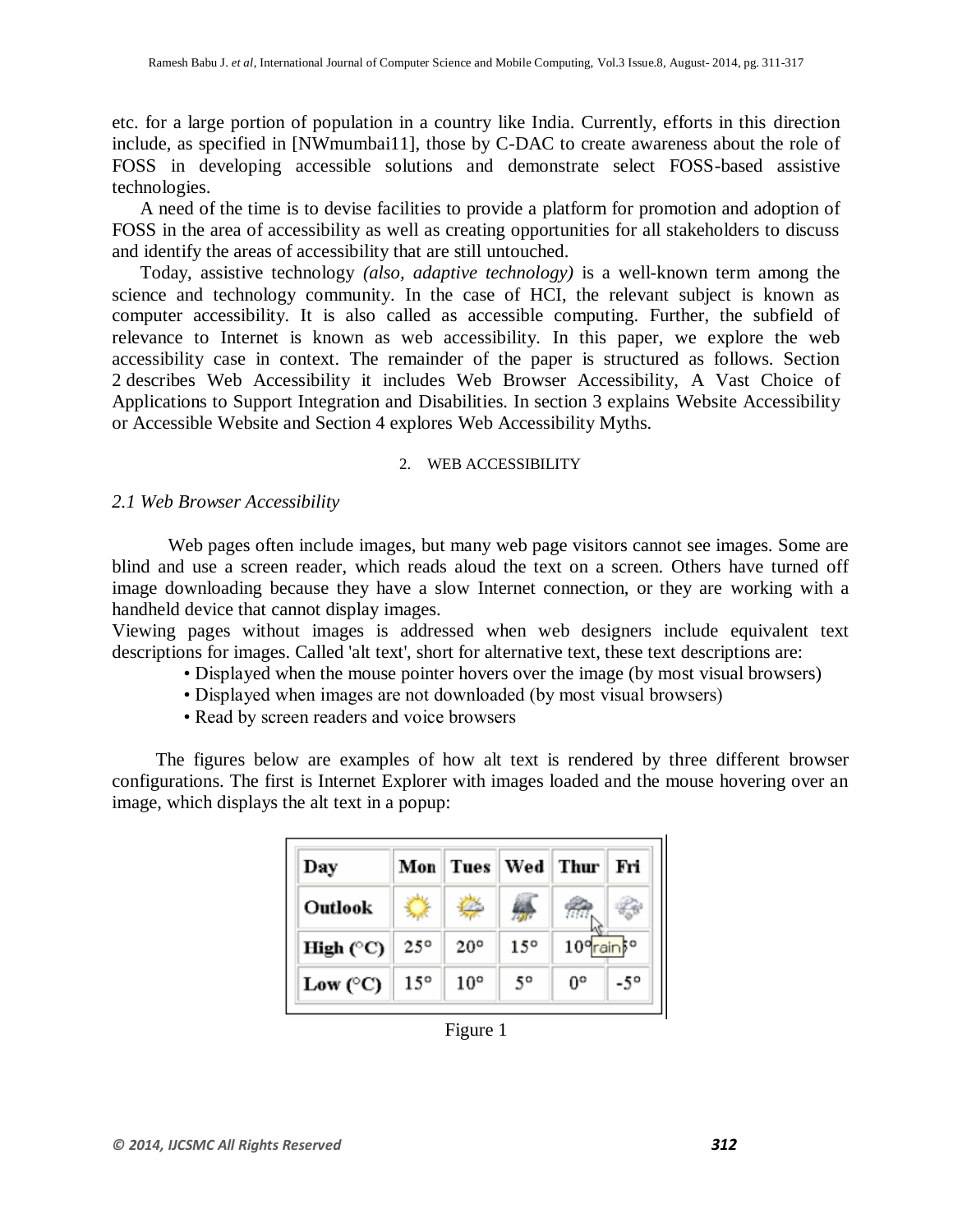The next figure shows the same page in Opera with images turned off in the browser settings. For images with alt text provided, the alt text is displayed. Where alt text is missing (the middle image), "IMAGE" is displayed.

| Day                 | Mon          | Tues          | Wed          | Thur           | Fri        |
|---------------------|--------------|---------------|--------------|----------------|------------|
| Outlook             | sunny        | partly cloudy | <b>IMAGE</b> | $\sim$<br>rain | snow       |
| High $(^{\circ}C)$  | $25^\circ$   | $20^{\circ}$  | 15°          | $10^{\circ}$   | 5°         |
| Low $({}^{\circ}C)$ | $15^{\circ}$ | $10^{\circ}$  | 5°           | $0^{\circ}$    | $-5^\circ$ |

|--|

The third figure shows the display of IBM Home Page Reader, a voice browser, set to read images without alt text. The text in the bottom pane indicates what a person using the voice browser would hear. (At the time of the screen capture, it was reading the middle image, thus it is highlighted and the information at the top and bottom of the page is not visible in the bottom text pane.) Notice that it reads the file name of the image that is missing alt text:

| Day                                                                                                                                            | Mon          | Tues         | $\vert$ Wed $\vert$ | Thur         | Fri        |
|------------------------------------------------------------------------------------------------------------------------------------------------|--------------|--------------|---------------------|--------------|------------|
| Outlook                                                                                                                                        |              |              |                     |              |            |
| High $(^{\circ}C)$                                                                                                                             | $25^{\circ}$ | $20^{\circ}$ | $15^\circ$          | $10^{\circ}$ | 5°         |
| Low $(^{\circ}C)$                                                                                                                              | $15^{\circ}$ | $10^{\circ}$ | 5°                  | $0^{\circ}$  | $-5^\circ$ |
| Outlook<br>[sunny.]<br>[partly cloudy.]<br>[Image with no alt text: example%20of%20alt%20text/thunder.gif.]<br>[rain.]<br>[snow.]<br>High (°C) |              |              |                     |              |            |

|  |  | 911 T |  |
|--|--|-------|--|
|--|--|-------|--|

The figures demonstrate that if there is no alt text, the usefulness and usability of the page is dramatically reduced for visitors not able to access images. With equivalent alt text, the page is equally usable with or without images.

Alternative text is primarily discussed in terms of its usefulness to people who are blind and use screen readers. This clearly is an accessibility issue for people with disabilities. At the same time, alternative text can also be useful to people without disabilities, such as those using a handheld device. alt text can also increase usability. Most visual browsers display the alt text for an image as the image is downloading. For long downloads, this helps both with user perceptions and with interactions. That is, users are likely to be less aware of a slow image download because they are getting some information about the content from its alt text. The fact that there are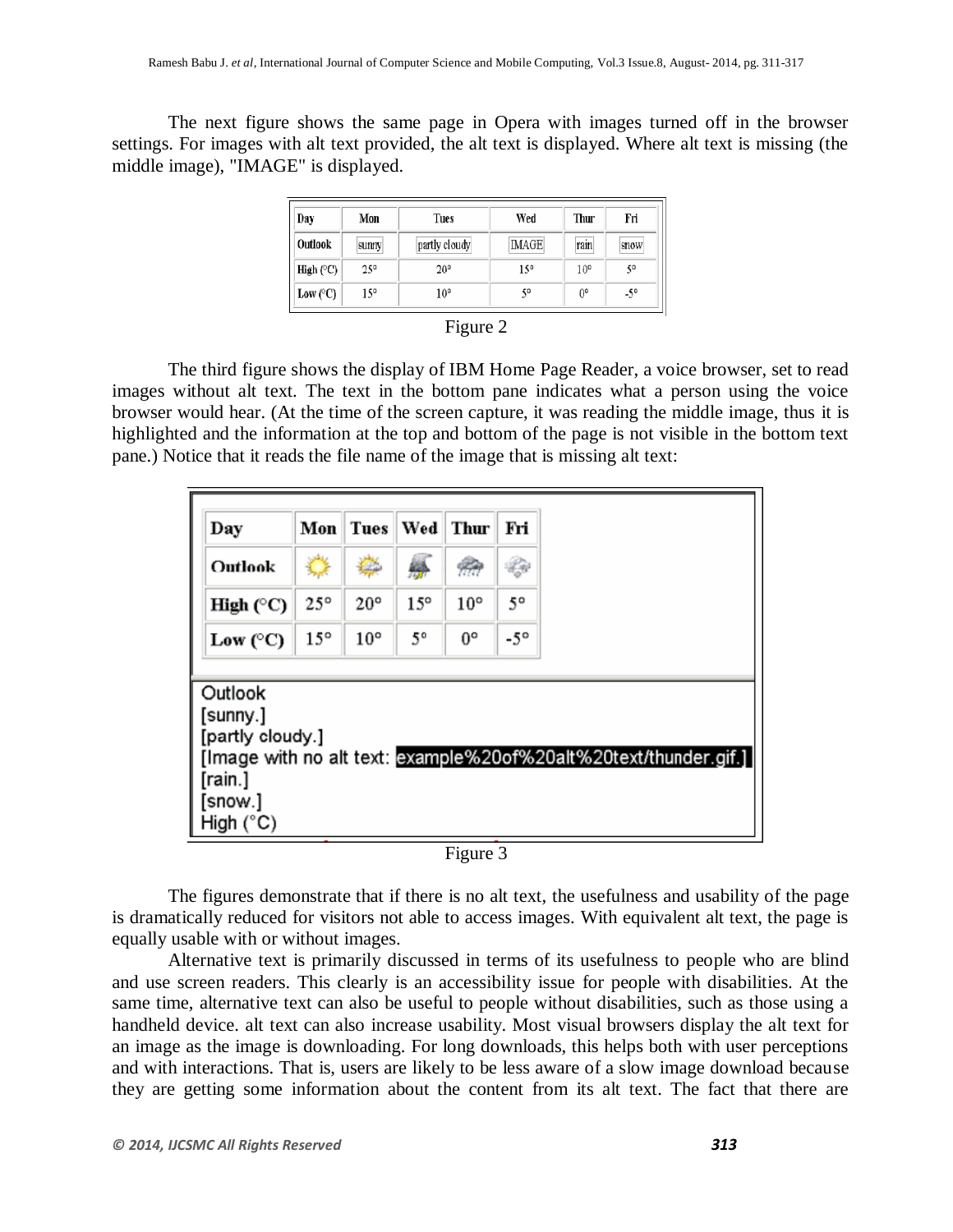benefits of accessibility improvements to people without disabilities is one of the complications of distinguishing between usability and accessibility.

#### *2.2 A Vast Choice of Applications to Support Integration*

Today, a great variety of solutions and voice applications for the DAP is available which takes advantage of voice synthesis and voice recognition technologies to support the engagement of DAP. Dyslexia software: speech synthesis integrated into software which supports people with dyslexia, enabling learning, even independently, and simulating human interaction.

Voice Synthesis and Voice Recognition systems are the ideal solution for creating voice applications for the disabled.

Web accessibility refers to enabling the differently abled people to use the Web. More specifically, it is about enabling the DAP to perceive, understand, navigate, and interact with the Web. Web accessibility also benefits others, including [older people](http://www.w3.org/WAI/bcase/soc.html#of) with changing abilities due to aging**.**

Web accessibility aims to address the special needs of DAP [Beats2010] such as Visually Impaired (VI), Hearing Impaired (HI), Motor Impaired (MI), Cognitive Impaired (CI) in the web context. Such needs are detailed as follows from [wikiWWWaccess] (1)Visual: [Visual](http://en.wikipedia.org/wiki/Visual_impairment)  [impairments](http://en.wikipedia.org/wiki/Visual_impairment) including [blindness,](http://en.wikipedia.org/wiki/Blindness) various common types of [low vision](http://en.wikipedia.org/wiki/Low_vision) and poor eyesight, various types of [color blindness](http://en.wikipedia.org/wiki/Color_blindness) (2.)Motor/Mobility: e.g. difficulty or inability to use the hands, including tremors, muscle slowness, loss of fine muscle control, etc., due to conditions such as [Parkinson's Disease,](http://en.wikipedia.org/wiki/Parkinson%27s_Disease) [muscular dystrophy,](http://en.wikipedia.org/wiki/Muscular_dystrophy) [cerebral palsy,](http://en.wikipedia.org/wiki/Cerebral_palsy) [stroke;](http://en.wikipedia.org/wiki/Stroke) (3.)Auditory: [Deafness](http://en.wikipedia.org/wiki/Deafness) or [hearing impairments,](http://en.wikipedia.org/wiki/Hearing_impairment) including individuals who are [hard of hearing;](http://en.wikipedia.org/wiki/Hard_of_hearing)(4.)Seizures: Photo epileptic [seizures](http://en.wikipedia.org/wiki/Seizure) caused by visual strobe or flashing effects.(5.)Cognitive/Intellectual: Developmental, [learning disabilities](http://en.wikipedia.org/wiki/Learning_disabilities) and [cognitive disabilities](http://en.wikipedia.org/wiki/Cognitive_disabilities) of various origins, affecting memory, attention, developmental "maturity," problem-solving and logic skills.

We understand that web accessibility is in terms of web browser accessibility, accessible websites and web document accessibility. In [Beats2010], we presented about document in the case of word documents. For word document accessibility, screen readers such as JAWS are available. It is under exploration to devise accessible web documents.

#### *Disabilities*

Disabilities that affect a person's ability to use the Web include:

- $\blacksquare$  Vision
	- Blindness
	- Low vision
	- Color-blindness
- Hearing
	- Deafness
	- Motor
	- Inability to use a mouse
	- Limited fine motor control skills
	- Cognitive
		- Learning disabilities
		- Inability to remember or focus on large amounts of information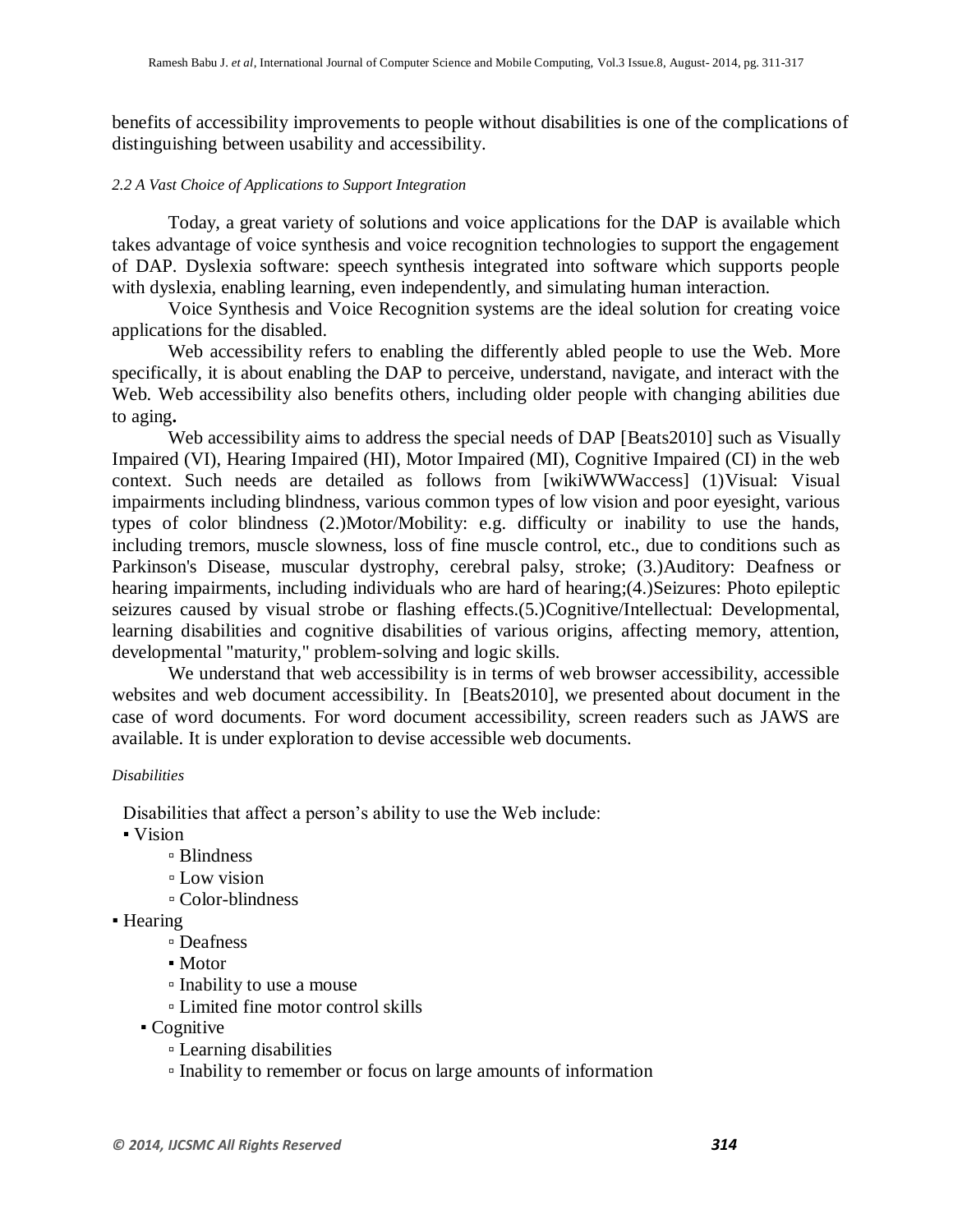#### *Assistive Technologies*

Making Web pages accessible requires creating Web pages that facilitate assistive technologies. Assistive technologies include:

- Screen readers: JAWS (http://www.freedomscientific.com)
- Text enlargers: Zoom Text (http://www.aisquared.com)
- Alternative input devices
- Adaptive keyboards and mice (e.g. one-handed keyboards)
- Voice-recognition systems
- Eye-tracking systems
- Mouth sticks and other mouth/tongue operated devices

# 3. WEBSITE ACCESSIBILITY (Accessible Websites)

A website is called an **accessible website** in case all the web pages in the website are accessible. An example accessible website is AICTE website.

# 4. WEB ACCESSIBILITY MYTHS

- Accessible pages must be written in HTML 2.0
- Accessible pages must cater to the lowest common denominator
- Accessible pages have to be dull, text-only, archaic relics from the Ice Age
- Everyone on the Web uses Internet Explorer, so I don't need to worry about other browsers
- My target audience uses a certain browser with a certain configuration, so I should design for that
- It takes too much time and money to write accessible pages
- The Web is a graphical medium, so I shouldn't worry about text-only users or the blind
- People should view a Web site the way the designer intended

# 5. IMAGE TO SOUND CONVERSION

It also explores that a system that transforms images acquired with a camera into sounds. The system is designed for the visually impaired people and will convert real time images into sounds, respecting a certain algorithm, to preserve the visual information. The resolution used for images to be conversed is to be found out after some future tests and statistics. The hardware implementation will have to use the capabilities of a portable device, such as a PDA or mobile phone or special built embedded system with microcontroller, and the images will be received though a small web-cam. Actual results obtained by this system configuration are to be evaluated within testing.

#### 6. WEB CONTENT ACCESSIBILITY GUIDELINES

[Web Content Accessibility Guidelines 1.0](http://www.w3.org/TR/WAI-WEBCONTENT/) defined by the [World Wide Web Consortium](http://www.w3.org/)  [\(W3C\).](http://www.w3.org/) These guidelines explain how to make [Web content a](http://www.w3.org/TR/WCAG10/#content-structure)ccessible to people with disabilities. The guidelines are intended for all [Web content developers](http://www.w3.org/TR/WCAG10/#content-developer) (page authors and site designers) and for developers of [authoring tools.](http://www.w3.org/TR/WCAG10/#authoring-tool) The primary goal of these guidelines is to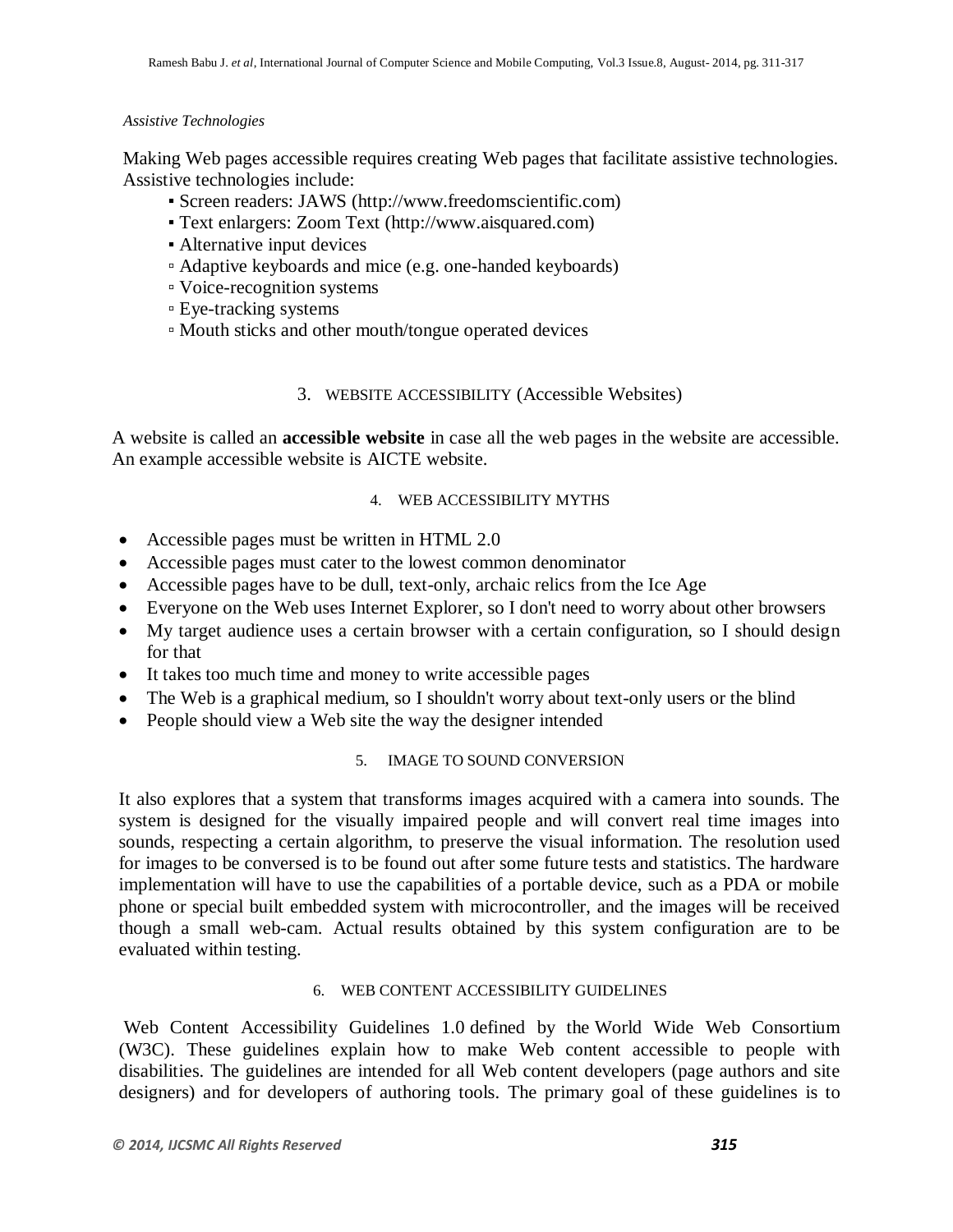promote accessibility. However, following them will also make Web content more available to *all* users, whatever [user agent](http://www.w3.org/TR/WCAG10/#user-agent) they are using (e.g., desktop browser, voice browser, mobile phone, automobile-based personal computer, etc.) or constraints they may be operating under (e.g., noisy surroundings, under- or over-illuminated rooms, in a hands-free environment, etc.). Following these guidelines will also help people find information on the Web more quickly. These guidelines do not discourage content developers from using images, video, etc., but rather explain how to make multimedia content more accessible to a wide audience

Text content can be presented to the user as synthesized speech, Braille, and visually-displayed text. Each of these three mechanisms uses a different sense -- ears for synthesized speech, tactile for Braille, and eyes for visually-displayed text -- making the information accessible to groups representing a variety of sensory and other disabilities.

In order to be useful, the text must convey the same function or purpose as the image. For example, consider a text equivalent for a photographic image of the Earth as seen from outer space. If the purpose of the image is mostly that of decoration, then the text "Photograph of the Earth as seen from outer space" might fulfill the necessary function. If the purpose of the photograph is to illustrate specific information about world geography, then the text equivalent should convey that information. If the photograph has been designed to tell the user to select the image (e.g., by clicking on it) for information about the earth, equivalent text would be "Information about the Earth". Thus, if the text conveys the same function or purpose for the user with a disability as the image does for other users, then it can be considered a text equivalent [10].

#### 7. CONCLUSION

The paper presents the myth and reality of web accessibility. The survey considers the feature analysis of a few websites which support accessibility. The paper explores the existing ICT facilities for various impairments (VI, HI, CI --- etc.) of differently abled persons particular to web accessibility. The work gives the results of analytical study of the existing web accessibility approaches.

#### **REFERENCES**

1. [Beats2010] K.Chandra Sekharaiah, J.Ramesh Babu, Rakesh Upakaram, "Towards ICT applications for Differently Abled People". Procds. of Intnl. Conf. on Biomedical Engineering and Assistive Technologies (BEATS-2010), NIT Jalandhar, Punjab, India, 17-19 Dec 2010, p. 65.

2. [ImageToSound] Drd.Alexandru Cazan, Prof. Radu Vârbanescu and Prof. Dan Popescu, "Algorithms and Techniques for Image to Sound Conversion for Helping the Visually Impaired People – Application Proposal", pp.471-474.

3. [Banf07] Zeljko Obrenovic, Jacco Van Ossenbruggen "Web Browser Accessibility using Open Source Software". International Cross-Disciplinary Conference on Web Accessibility, Banff, Canada, 07-08 May 2007.

4. Shawn Lawton Henry Academic" Understanding Web Accessibility", Technology and Creative Services : Summer 2008,Pp1-25

5. Introduction to Web Accessibility " CALIFORNIA STATE UNIVERSITY, SACRAMENTO http://www.csus.edu/training/handouts/workshops/accessibility.pdf